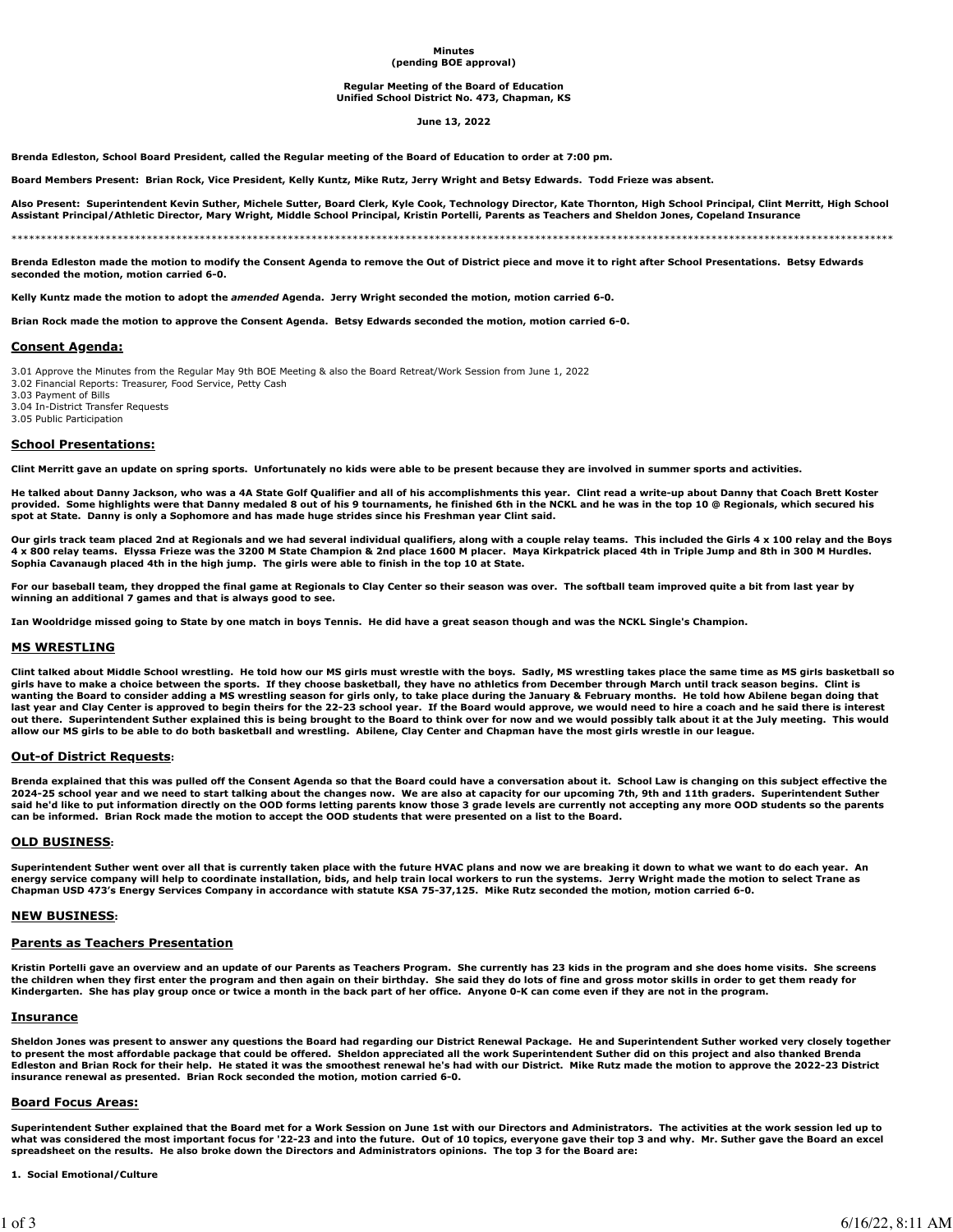**2. Instruction/Professional Development**

#### **3. Facilities/Safety**

**Superintendent Suther shared a goal for each focus category to help create action plans in the future when making decisions. The board will utilize 3 Work Sessions for the upcoming school year for an hour before the Regular Board meeting on each of those priorities listed above.**

## **Board Self-Evaluation:**

**Brenda has it compiled but isn't quite finished with it. She will have it calculated for the Board to review very soon.**

## **Handbooks**

**Kelly Kuntz made the motion to approve the student, certified and classified handbooks for the 2022-23 school year. Jerry Wright seconded the motion, motion carried 6-0.**

## **Meals & Enrollment Fees**

**Mike Rutz made the motion to approve the breakfast, lunch and enrollment fees for the 2022-23 school year. Betsy Edwards seconded the motion, motion carried 6-0.**

Elementary: Breakfast \$2.10 Lunch. \$2.95

Middle School:<br>Breakfast \$2.20 **Breakfast** Lunch \$3.05

High School: Breakfast \$2.30 Lunch \$3.15

Adult: Breakfast \$2.60 Lunch \$4.65

Enrollment fees are remaining the same.

## **KASB Policy Updates**

**Brian Rock made the motion to approve the June 2022 KASB Policy updates. Jerry Wright seconded the motion, motion carried 6-0.**

## **Surplus**

**Jerry Wright made the motion to have Van G be declared a surplus item. Betsy Edwards seconded the motion, motion carried 6-0.**

## **End of Year Meeting**

**Brenda Edleston made the motion to set the Year End BOE Meeting to Tuesday, June 28th at 7:30 am at the Education Center. Jerry Wright seconded the motion, motion carried 6-0.**

## **Personnel**

**Brian Rock made the motion to approve all Personnel items presented to the Board. Kelly Kuntz seconded the motion, motion carried 6-0.**

## **Resignations:**

```
1. Christine Collins - CES Title Aide
```
2. Stephanie Holloway - Enterprise, Blue Ridge, Rural Center Counselor

## **Transfers:**

1. Katie Wieters - CES Student Support Coordinator

## **New Assignments:**

1. Savannah Gorman (who is currently the CHS English Teacher) will be adding to her duties the following:

-Assistant Musical Director

-Assistant Spring Play Director

-Student Council Sponsor

2. Shasta Acheson - SADD co-Sponsor (with Kayla Kinser)

# **New Hires:**

1. Ben Boelling - Bus Barn Mechanic

**Jerry Wright made the motion to adjourn. Mike Rutz seconded the motion, motion carried 6-0.**

**Meeting adjourned - 8:29 pm**